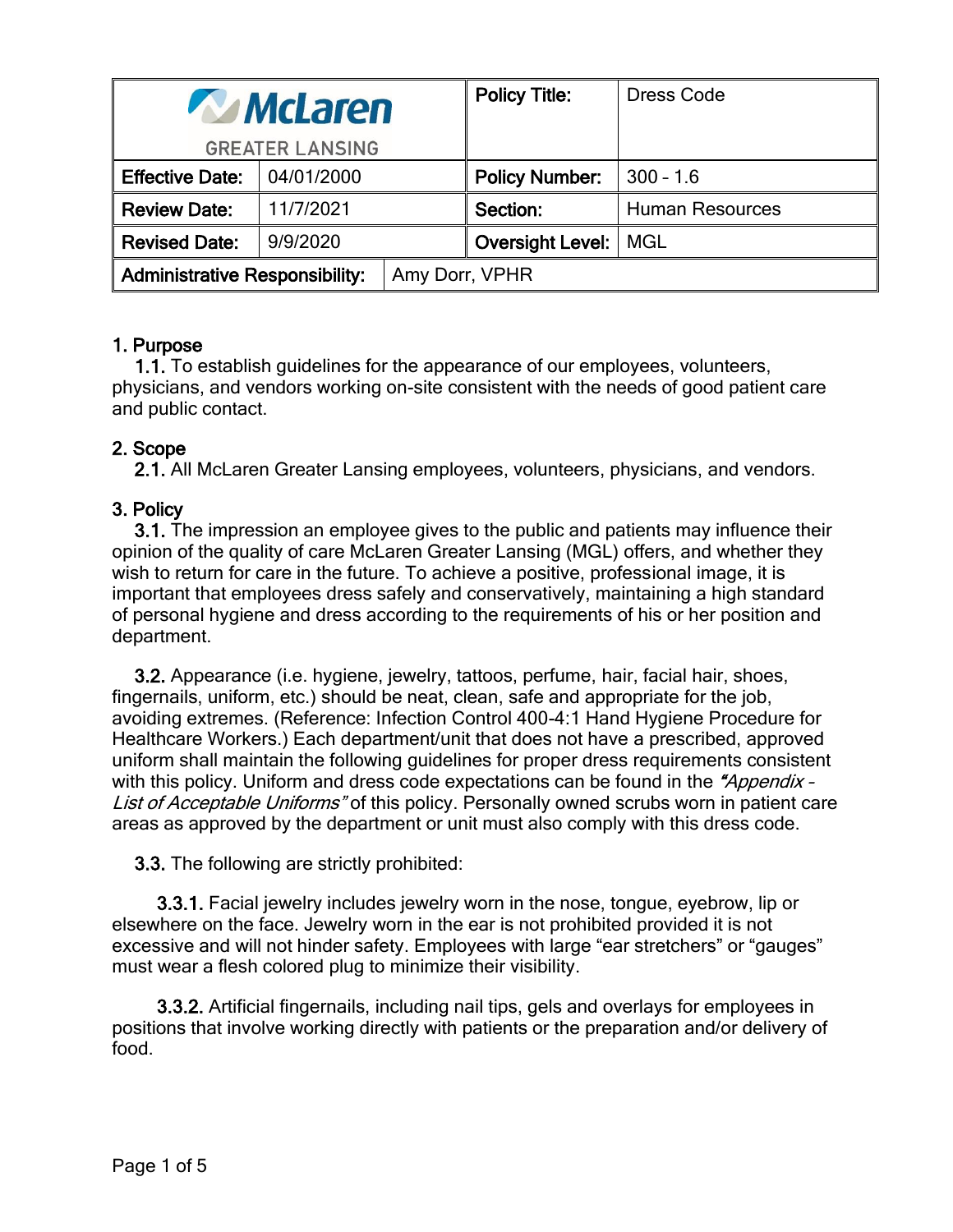3.3.3. Defaced, altered or excessively worn MGL identification badge. Identification badges must be worn and visible at all times while working. (Reference MHCC Policy HR 0117 Identification Badges).

3.3.4. Open-toed shoes or sandals for employees in patient care units/areas or employees in positions that involve working directly with patients; Flip-flops and casual sandals are strictly prohibited in all units/work areas.

3.3.5. Sockless feet or bare legs for employees in patient care units/areas or employees in positions that involve working directly with patients.

3.3.6. Capri-style pants (including shorts) are strictly prohibited; "Capri pants" are defined as pants intended to end mid-calf and are considered casual, summer dress choice. Cropped pants are allowed in an appropriate dress fabric. "Cropped pants" are defined as pants intended to end just above the ankle.

3.3.7. Denim of all colors (including denim jeans, jackets, shirts, or blazers).

3.3.8. Clothing that is: Sheer or see–through; Sleeveless; Leggings or stirrup pants; Sweatshirts or sweatpants; T-shirts/Logo T-shirts, T-shirts may be worn as outer garment in departments that wear scrubs if it is an MGL logo T-shirt that is substantial in weight or an honor roll T-shirt. Thin undershirts should not be worn as outer garments; overly tight; and/or revealing clothing including clothing worn that intentionally or inadvertently reveals the torso, back, cleavage, undergarments, etc.

3.4. Exceptions to this policy for special events (tailgating luncheon, Lean events, etc.) may be approved from time to time by the CEO and VPHR.

3.5. Any MGL property provided by the department (i.e. scrubs, lab coats) that are not the personal property of the employee, unless specifically provided to the employee for personal use, shall remain on hospital property and not be taken home for personal use.

3.6. As appropriate, employee may also be required to wear Personal Protective Equipment and follow guidelines set forth in related policies. Safety should be of primary concern for all standards, including safe and proper footwear.

3.7. Employees who arrive for work and are dressed in a manner inconsistent with this policy or his/her department policy shall be sent home and directed to return to work in proper attire. Continued offenses against this policy shall be subject to disciplinary action, up to and including discharge (HR Policy 300-3.1 Employee Counseling and Discipline). If an employee is sent home to change, time away from the job is not paid and cannot be made up utilizing paid time off.

# 4. Exception Provision

4.1. If any provision of this policy conflicts with an express provision(s) of an applicable collective bargaining agreement or letter of agreement, the latter shall supersede this policy to the extent necessary to comply with contractual obligations.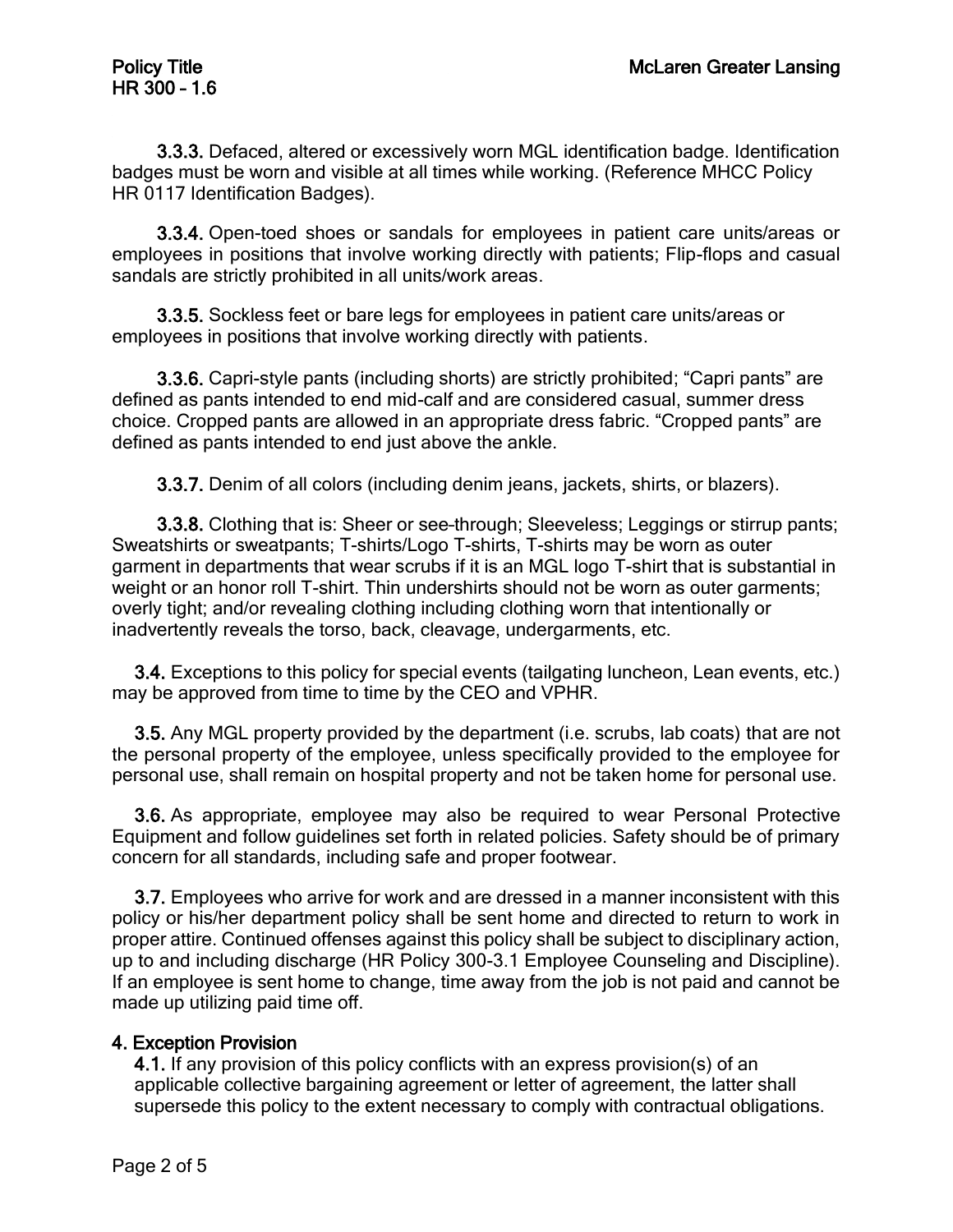### 5. References

5.1. XR 15.5 Department of Radiology Employee Dress Code

- 5.2. 10.0.00004 Personnel Policies, Clinical Laboratory
- 5.3. MHCC Policy HR 0117 Identification Badges
- 5.4. Infection Control 400-4:1 Hand Hygiene Procedure for Healthcare Workers
- 5.5. HR Policy 300-3.1 Employee Counseling and Discipline

#### 6. Appendix

6.1. Not applicable.

#### Previous Revisions:

9/9/20 Added EVS scrub color. 11/7/19 Added acceptable Uniform details from 40.4.312 Dress Code for Nursing Staff 5/1/19 Added Denim of all colors, updated references. 9/1/16 Reviewed 3/6/13 Changed reference policy II.C. 7/7/2009 Revised throughout to clarify standards. 3/15/2007 Rewritten 2/2/01 Added "Artificial fingernails are prohibited . . ." 6/30/00 Reformatted 2/25/99 Reviewed 8/31/98 Changed name from Michigan Capital Healthcare to Ingham Regional Medical Center, reformatted.

Supersedes Policy: 40.4.312 Dress Code for Nursing Staff

# Approvals:

Amy Dorr Date Date of the United States of the United States of the United States of the United States of the U Vice President of Human Resources

Kirk Ray Date President and CEO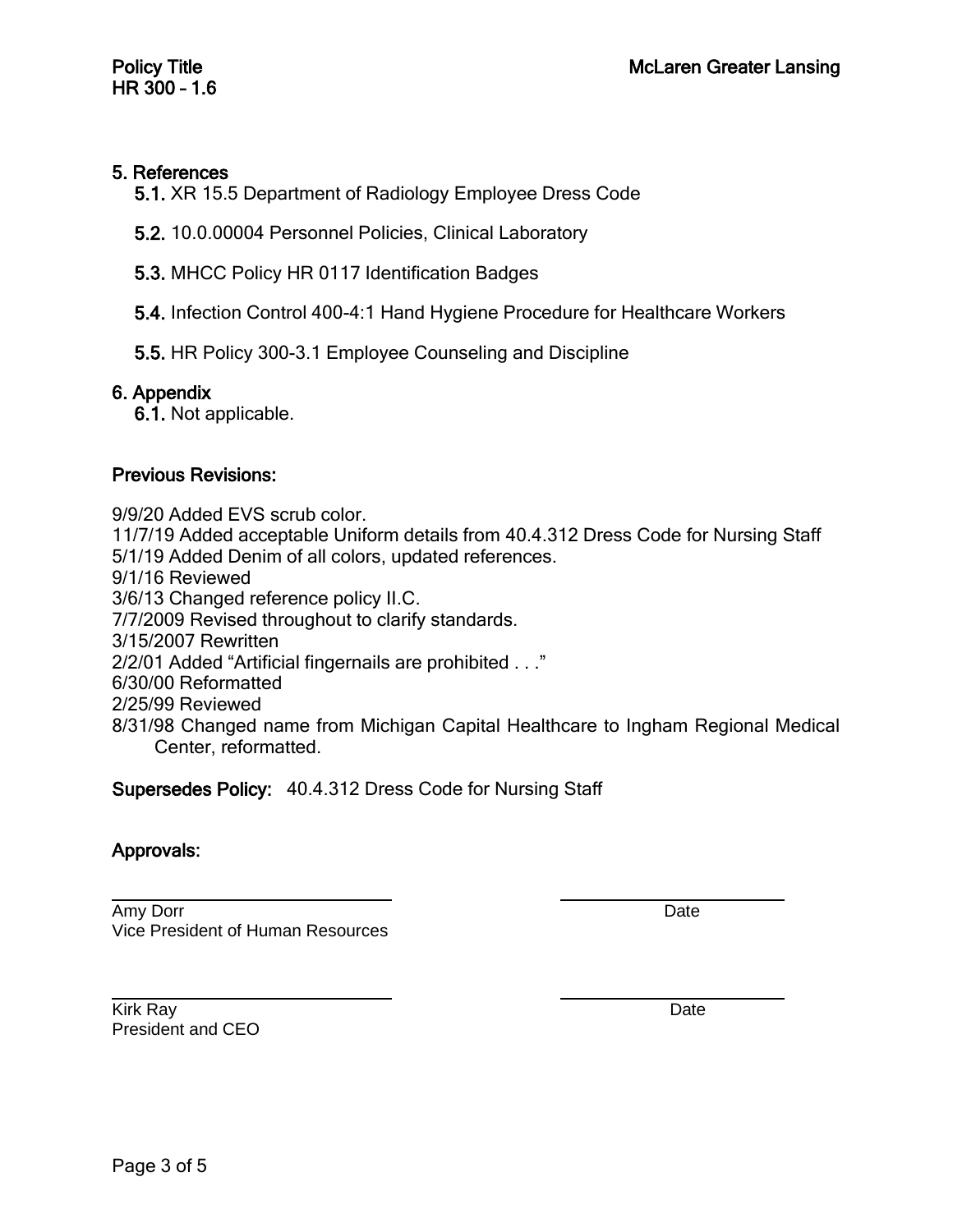### Appendix – List of Acceptable Uniforms

| <b>Title / Groupings</b><br><b>Registered Nurse</b>                                                                       | Color<br>Pewter (Dark Grey)   | <b>Details</b><br>• Optional scrub jacket in<br>white or solid pewter<br>• May wear white or solid<br>pewter dress<br>• Optional any solid color<br>short/long sleeve shirt<br>maybe worn under scrub<br>top<br>• Optional short pile<br>fleece jacket in pewter<br>with hospital or unit<br>specific logo (previously<br>approved navy blue ICU<br>jackets accepted) |
|---------------------------------------------------------------------------------------------------------------------------|-------------------------------|-----------------------------------------------------------------------------------------------------------------------------------------------------------------------------------------------------------------------------------------------------------------------------------------------------------------------------------------------------------------------|
| <b>Nursing Assistant</b><br><b>Unit Assistant</b><br>Psych Tech<br><b>Emergency Dept Tech</b><br><b>Medical Assistant</b> | Caribbean Blue                | • Optional scrub jacket in<br>solid Caribbean blue<br>• Optional any solid color<br>short/long sleeve shirt<br>maybe worn under scrub<br>top<br>• Optional short pile<br>fleece jacket in<br>Caribbean Blue with<br>hospital or unit specific<br>logo                                                                                                                 |
| <b>Unit Coordinator</b>                                                                                                   | <b>Black top/Khaki Bottom</b> | • Optional scrub jacket in<br>solid black<br>• Top can consist of solid<br>black polo or solid black<br>scrub top<br>• Optional any solid color<br>short/long sleeve shirt<br>maybe worn under scrub<br>top                                                                                                                                                           |
| Laboratory                                                                                                                | <b>Hunter Green</b>           | • Optional scrub jacket in<br>solid forest green<br>• Optional any solid color<br>short/long sleeve shirt                                                                                                                                                                                                                                                             |